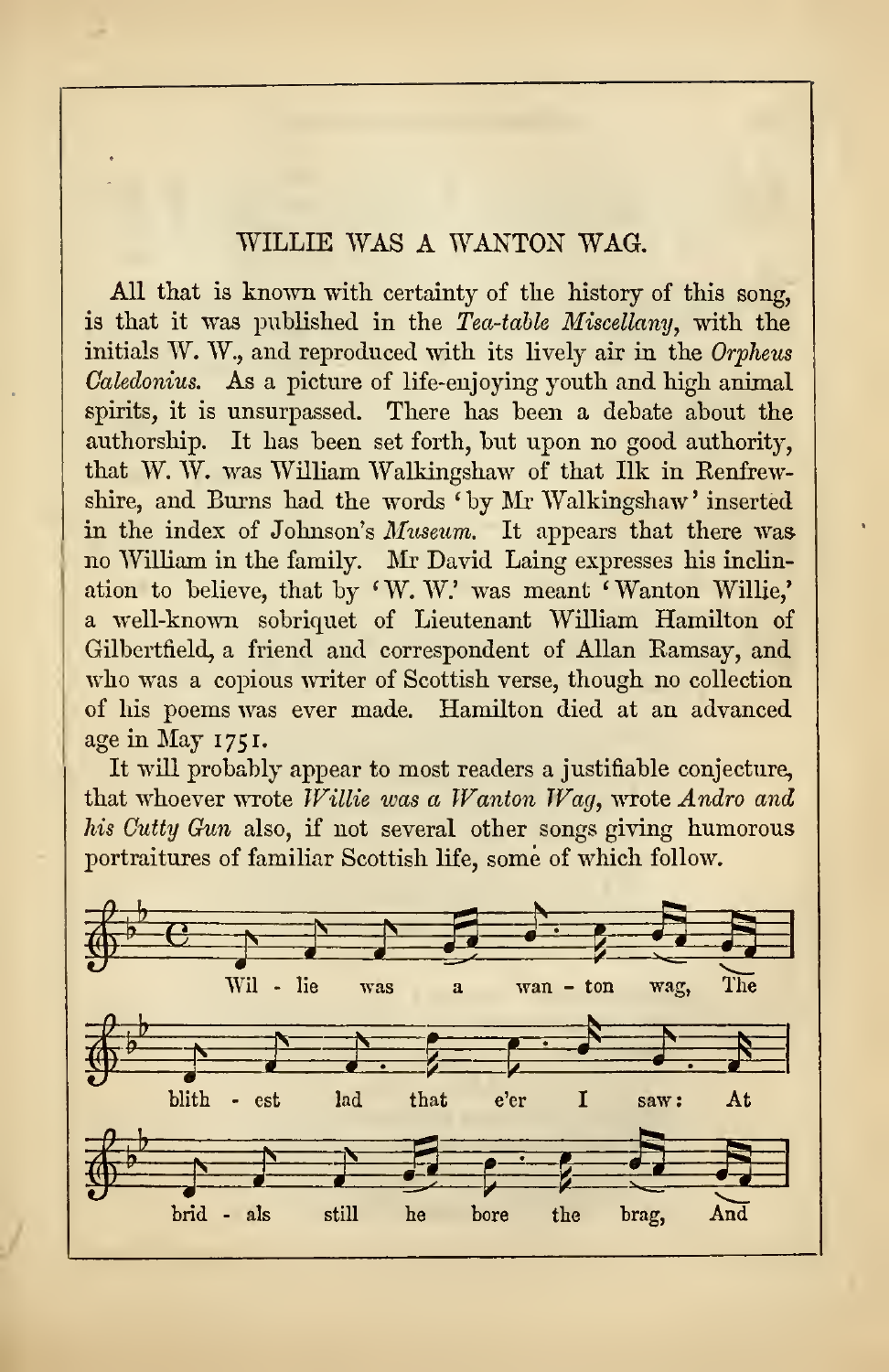

His doublet was of Zetland shag, And wow but Willie he was braw And at his shouthers hung a tag

That pleased the lasses best of a'.

Ee was a man without a clag His heart was frank, without a flaw; And aye whatever Willie said, It still was hadden as a law. His boots they were made of the jag, When he went to the weapon-shaw; Upon the green nane durst him brag, The fient a ane amang them a'.